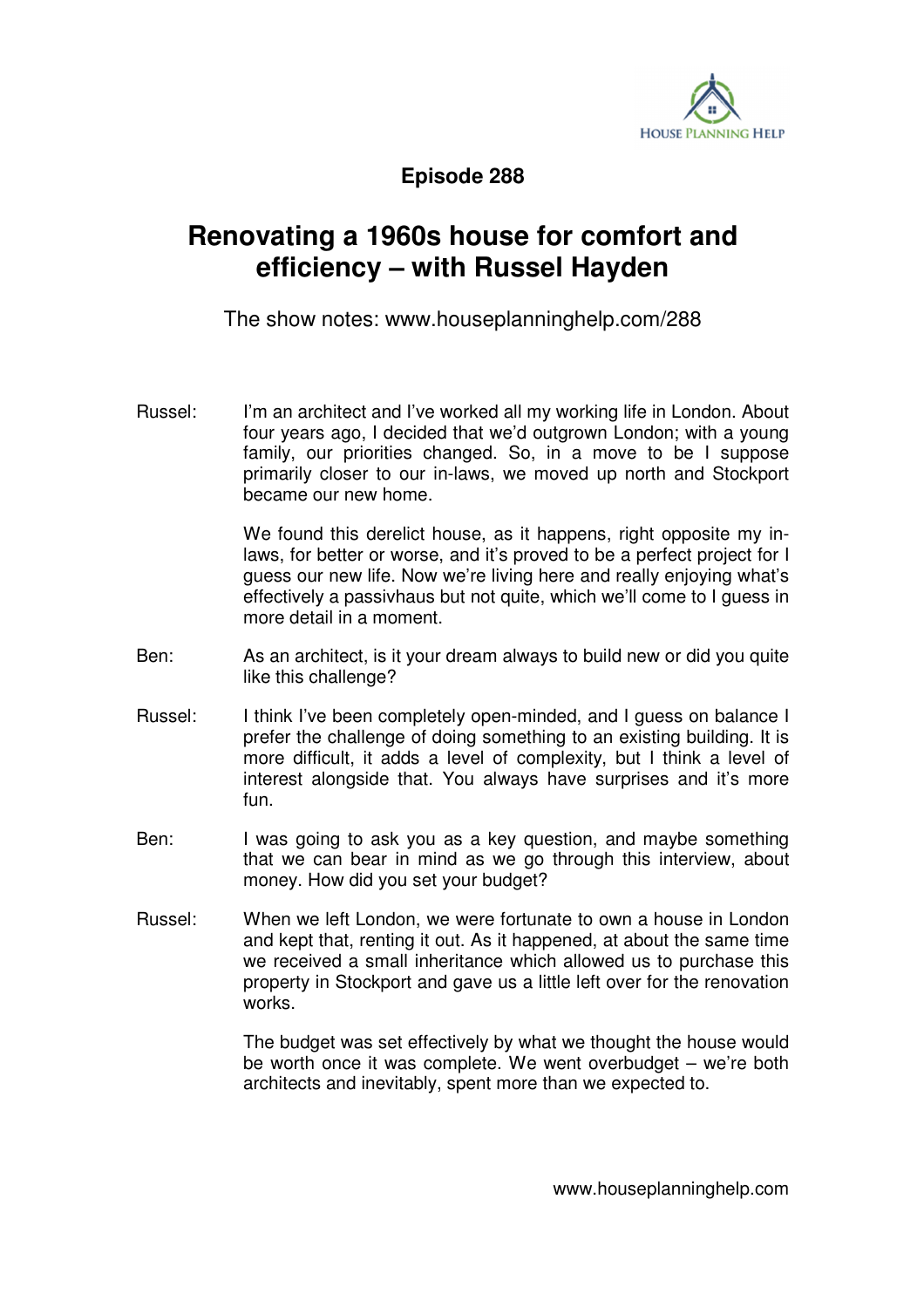

- Ben: Well, you're both architects. For self-builders, it's even worse. You've got all the knowledge and you know what territory you're going into.
- Russel: Well, you would like to think so.

 It was helpful to have set the budget because it gave us a clear direction and clear target. We got pretty good value, I think, from what we did. We had a few little extravagances: we wanted a nice kitchen. But as a rule, we managed to keep it simple and pretty much worked to that budget.

- Ben: Tell us about that valuing process. How did you know what it might finish up being worth, and were you right?
- Russel: That's a good question. I guess we were just looking on Rightmove to see what things were doing in this area.

 We're fortunate that it's a rising market here. We're in Heaton Moor close to Didsbury, and since we've finished the work, we've had it valued and actually, it's significantly more than we had expected.

 Interestingly, the estate agent didn't really know what to make of it because he'd never previously valued a passivhaus and there's nothing else like it around here. So, he was slightly pulling figures out of the air, to be honest. But we think it's certainly worth more than we had anticipated.

 But in a sense, it's incidental. Whilst we had seen this as a stepping stone – we weren't expecting to stay here; living in suburbia didn't seem like our thing – but actually we really like it here and we absolutely love the house and we have no intention of moving.

So, it's here for a while.

Ben: Fantastic story.

 So, we've got the valuation, we've presumably got what it cost to buy the house. Is it just a subtraction at that point to work out roughly what budget you could play with and how much did you have as contingency versus your main budget?

Russel: We had some contingency and we were under some time pressure, to be honest, which meant that we launched into the project in fact while we were still in London. We found a local builder who basically stripped the house back to the bare bones and we just set him off underway.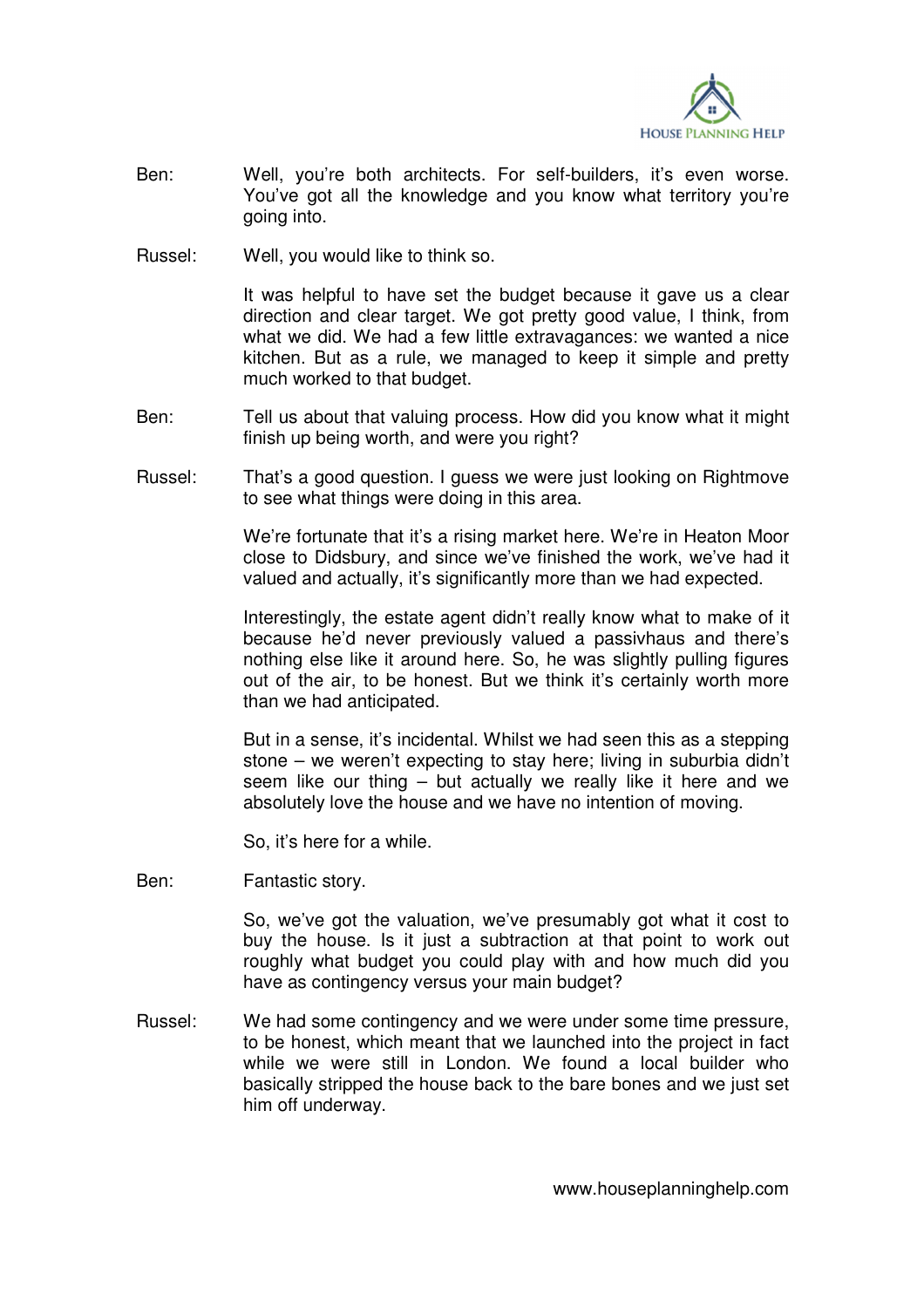

 Quite soon after that, we moved up here and I then took on the project management role of finishing drawings and overseeing what he was doing, and managing all of the procurement of materials and things as well.

 So, he didn't give us a firm price at the outset simply because we hadn't completed all of the drawings and there were a number of things which weren't fully resolved, but we felt confident in proceeding I guess because we weren't novice. We knew what our limitations were. It felt manageable and it felt affordable. So, we cracked on and it's worked out pretty well.

- Ben: How did you find this builder?
- Russel: He was recommended actually, by somebody who'd just finished another project with him. He was a nice guy who had never done anything like this before but he had a really good attitude, solved problems, was proactive. He was generally used to doing smaller projects and it was interesting that you could sense every now and again frustration by him having to work out of his usual sequence while I did the taping.

 I was the taping champion on the project so, whilst he bought into the principle of Passivhaus and was watching YouTube videos into the night to learn more, which was admirable and he was really interested in what it all meant and how it might change things, but equally there were times of frustration when he was not able to just crack on and finish what he would normally have done as I suppose effectively a jobbing builder.

- Ben: Do you think this was a learning curve really? That was what the frustration was?
- Russel: Most definitely. A learning curve for him and for us also because we'd not tackled anything on this scale before. I'd done the Certified Passivhaus Designer course just before leaving London so, I'd got some theoretical knowledge about the requirements and the science behind Passivhaus. I was then effectively cutting my teeth, I suppose, on the practical side of it, rather thrown in at the deep end. But on reflection, it was absolutely the best way to do it. I learnt a huge amount.

 The other thing I would say is I also now have a huge respect for builders. Having done the materials procurement, I have a better understanding of just how much work is involved in getting materials, and then finding the best price, getting them on site when you need them – it takes a huge amount of time. I can now see,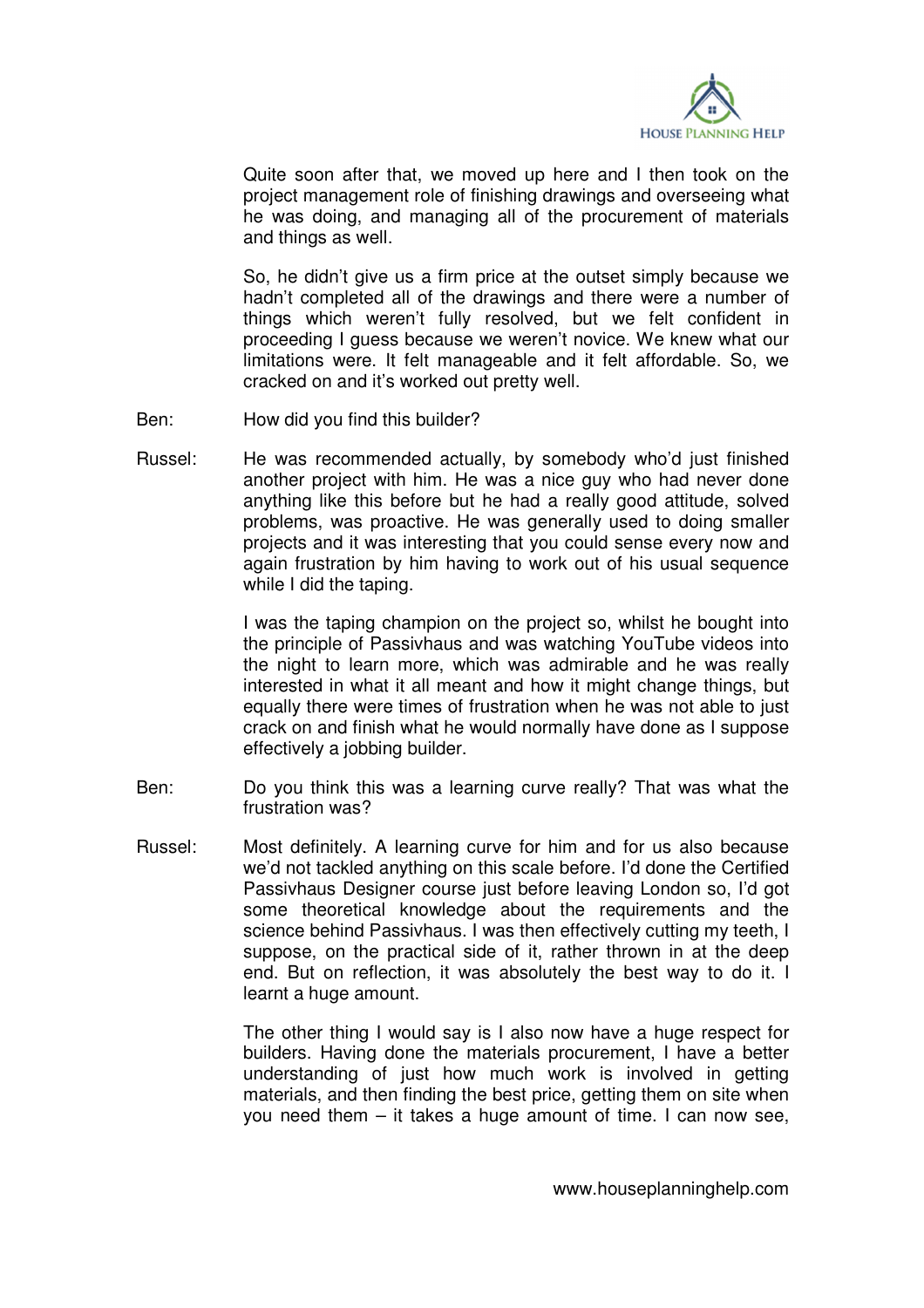

having worked on bigger projects in London, I can now see why contractors have a team of surveyors behind the scenes doing all of this admin work.

So, it's a lot of work.

- Ben: Let's talk about that relationship a bit more with the builder. How were you working with the builder? Were you just paying a day rate? Did you do a project cost? You mentioned you hadn't got the drawings, so they can get a bit nervous.
- Russel: Yes. It was very simple. We paid him a day rate. It was one guy and his two lads with him. We had a daily rate and they basically did what we asked them to do.

 I think it's not something that, as a professional, I wouldn't recommend a self-builder to do that, unless you are on site every day and you know what you're doing because you could very easily come unstuck.

- Ben: Were you on site every day?
- Russel: I was on site every day. We moved into my in-laws' house opposite which was a dream arrangement in many ways. We were able to keep a very good eye on things.
- Ben: Let's go back a step to the actual site. Was it always going to be this property just because of its location near to the in-laws or was there something about it that you liked that you thought this is perfect for retrofit?
- Russel: It's a good question. It's serendipity to be honest because we happened to be staying across the road when this house came on the market. I think it was a February half-term or something.

 It had been empty for, we think, getting on for ten years and it was ripe for development. The garden was massively overgrown, huge trees growing in the back garden in particular, and it was just a very sad and sorry state. We'd seen this but hadn't thought anything about it, just that it needed sorting out.

 Then it came on to the market, it went to sealed bids, and we were very fortunate to win the bid.

- Ben: Can I just stop you there? Our one went to sealed bids as well and we lost out a number of times. So, how did you win it?
- Russel: We bumped the price up, basically.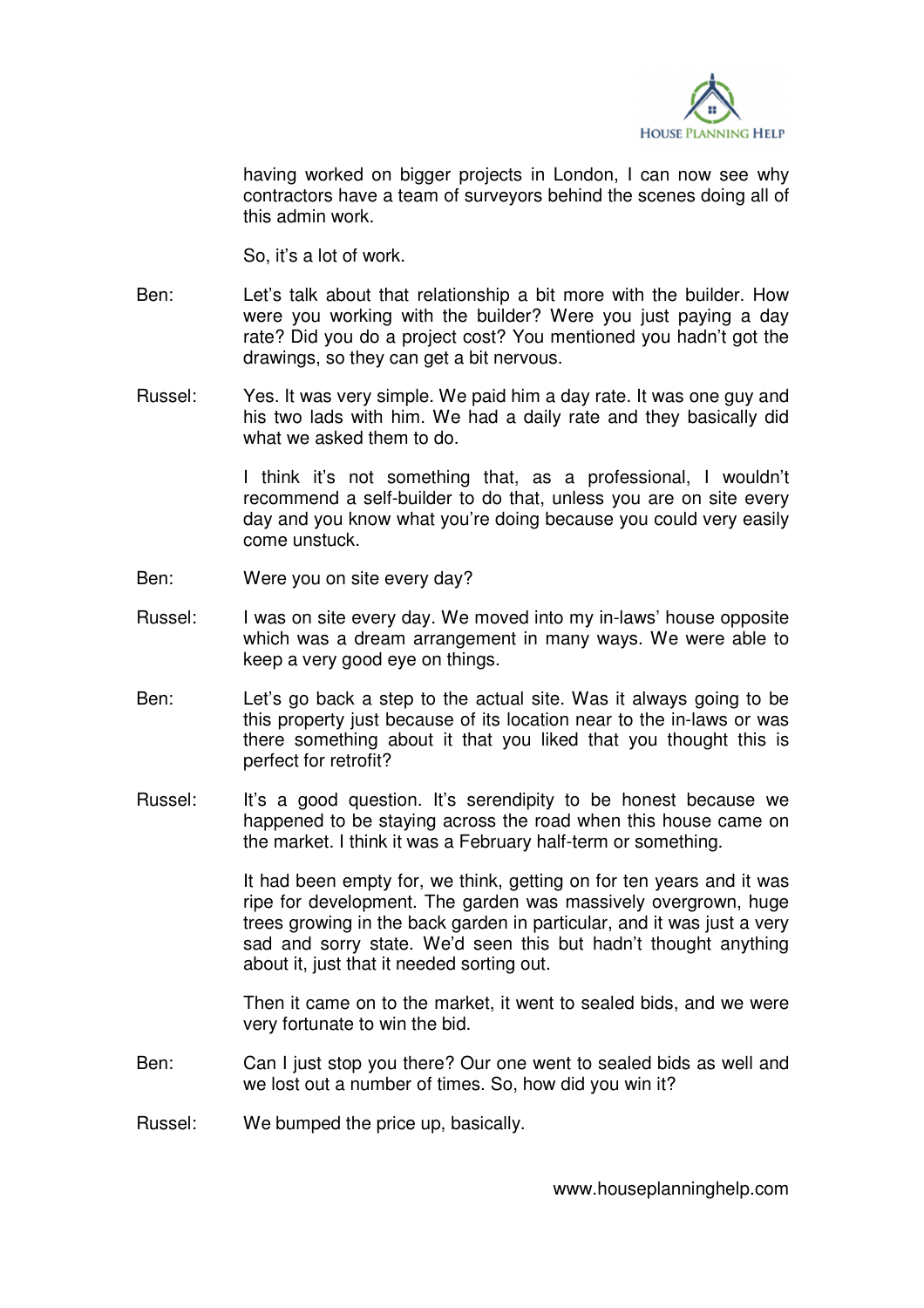

- Ben: We thought we bumped the price up, but it didn't work.
- Russel: Well, who knows? It's pure chance, isn't it? We went over, I think it was between five and ten percent more than the asking price. I can't remember exactly what it was now.

We had a good relationship with the estate agent, and I think they were quite helpful as well.

- Ben: Do you think that helped you in putting in the right bid? Because technically, they're not allowed to say anything, are they?
- Russel: No, but they obviously had a rapport with the clients and I think if I was in the receiving position, I would be keen to make sure the house went to an owner that was going to either take good care of it or do something nice with it. They knew we were architects.

 It's a good question because in fact, thinking about it now, this was a probate case. The reason it had been empty for so long was because the owners had died, and they couldn't find the heirs for it. I think they eventually found somebody in Austria or somebody who had a nice little windfall.

- Ben: Let's get back on track. I just thought that was interesting. You were talking through acquiring the house.
- Russel: Yes. We won the bid and then realised that this was a project. We engaged Enhabit to help us with the Passivhaus consultancy because I realised that I wasn't going to have sufficient experience to properly tackle this by myself.

 We looked at the options of how far do we take it; they provided a very helpful report setting out, I think, four options from getting it to building regs. standard; doing it up to AECB Silver as it was then; going to EnerPHit; and going all the way to the Passivhaus standard.

 So, they set all this out for us in a report and we made the decision pretty early on that we were going to go for EnerPHit. For me professionally, this was going to become effectively my business card for my new venture up north, so we felt that it was important that we got as close as we could to something that was certifiable and within a reasonable cost. That effectively then set our brief.

 On reflection, it was a very helpful device actually because it then made everything very clear about what we had to do. I think that's one of the beauties really of Passivhaus. Although there are infinite ways of achieving it, you do have a very real target and with PHPP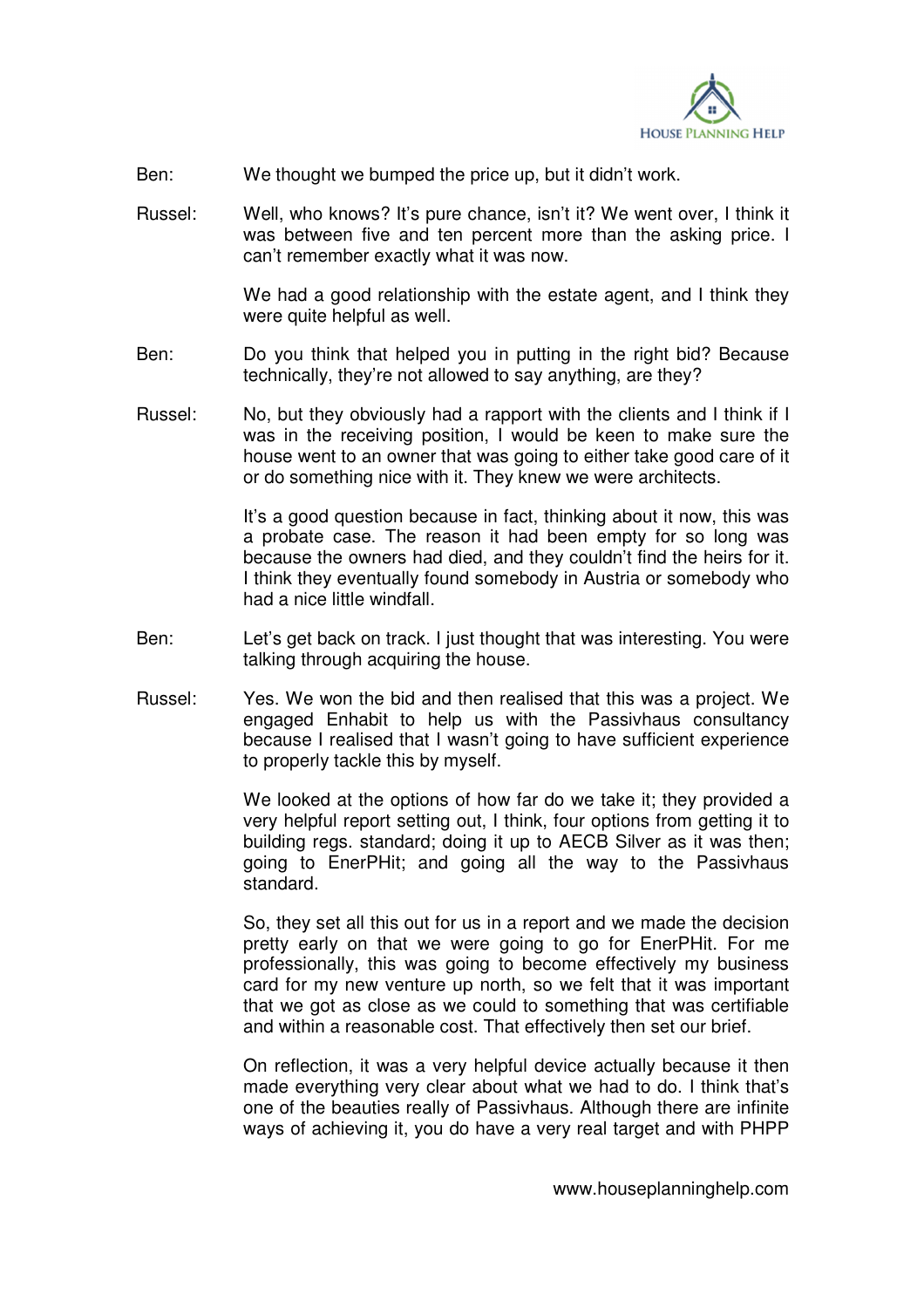

you can obviously play games which help you to understand the more you do here, the less you have to do there and so on.

So, it was a really useful starting point.

- Ben: We know a lot about the Passivhaus methodology. We've talked a lot in relation to new build because that's what the podcast has been about, and back in the day we did a lot on retrofit. But what does this mean then specifically when you're looking at some of the constraints of retrofit?
- Russel: I think perhaps the best answer is by a couple of specific examples.

We decided early on to wrap the building externally with insulation, so we've got external wall insulation. It needed a new roof, the brickwork – it's a brick-block cavity wall – had absolutely no insulation whatsoever, and it needed sweetening up in some way. So, we took the decision to wrap it externally with a new roof. That effectively gave us a very clear steer of how we were going to develop the project.

 One of the biggest challenges was with the existing floor which is a concrete ground bearing slab and it's the usual problem with what do you do at the perimeter, which is a massive cold bridge. On the whole project, it was the only significant cold bridge that was a concern. What we decided to do was to retain the slab, and put insulation on top of it, and accept that there was going to be a cold bridge there. We mitigated that by dropping insulation down the outside, so we put one-hundred-and-fifty mill of Dow Styrofoam dropping down to foundation level.

 It helped but it's clearly not as good as a new build where you'd build the whole thing off an insulated raft, but it was as good as we could get without spending an absolute fortune.

 The height that we lost internally was not too much of a problem because we decided to build it up to effectively one step of the stairs. So, we lost one stair height. And the first floor ceiling, we took off the plasterboard and exposed the joists to give a sense of a bit more height. So, we've now got a height of two-point-two-five, I think it is, to the underside of the joists which is okay.

 It looks a bit rustic because the joists are all gnarled and they've got holes cut through them where they've had heating pipes in the past. We quite like the slightly more rustic look of that, though it divides opinion to some extent. But most people like it.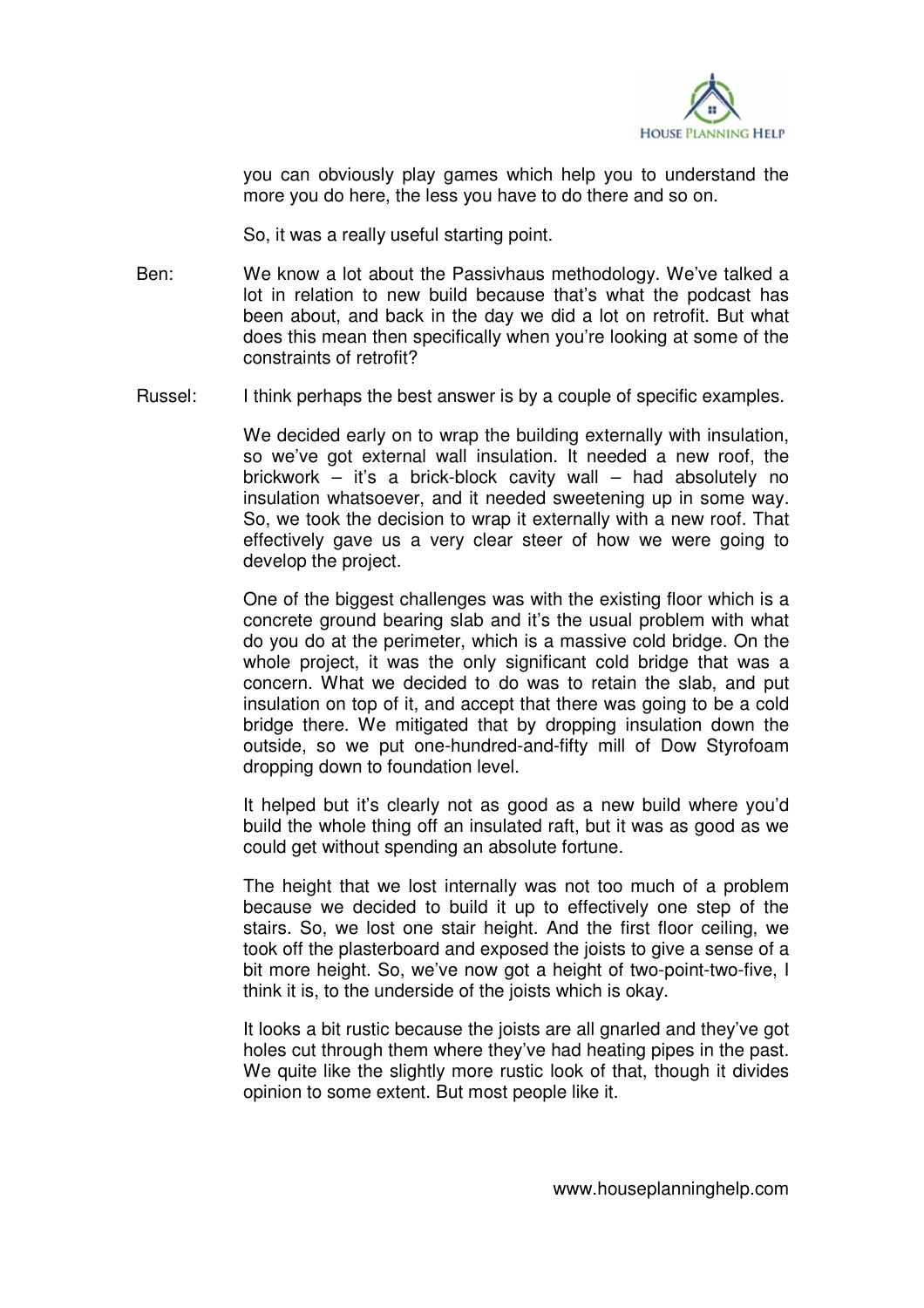

 I think we were relatively lucky with the fabric of the building because it was in fairly good shape. What we did decide very early on was to minimise any structural alterations. There was a chimney breast which went up through the roof. That obviously doesn't work well with Passivhaus so, we took that out early on and replaced the structure where we needed to for that. But in order to keep the costs down, we were really keen, for instance, not to go moving windows and doors around unless we absolutely felt it was necessary. So, that was a positive actually because I'm sure we saved quite a lot with that. Because that inevitably costs more money.

- Ben: When you were doing the external insulation, were there any constraints on how you finished that on the outside?
- Russel: Not really, no. We ended up going for planning permission simply because the planners again had not previously had anything like this and were concerned about the additional size of the building, believe it or not. The insulation thickness was two-hundred-andeighty mills so, fair enough, it was going to increase by half-a-meter plus a bit. And the ridge line of course would have gone up by a foot or so because of the additional thickness of the roof. But the render was not a planning constraint, interestingly. We were expecting it to be, but they weren't concerned about that.
- Ben: Can you tell me a little bit about the space that you added where the garage was?
- Russel: The existing garage was massive and much bigger than we needed, so we cut that short and extended on to the back of it to form what's effectively a garden room. It felt like the obvious thing to do and it's worked out really nicely because now we have a space where I work, we have an exercise studio, and it's added a lot to the house.

 Although clearly from a cost point of view, we've got additional footings and additional fabric, it's a timber frame, very simple, and this in fact is timber clad externally just with a straightforward flat roof on it. So, it was a good value addition to the project.

- Ben: What about some of the other features? How have you given it a facelift really, in this area?
- Russel: I think what makes it special for us, is we worked quite hard to lift the interior finishes. This is where Anna has spent a lot of time researching materials and finding fittings which are not necessarily very expensive, but she has a very good eye for finishes.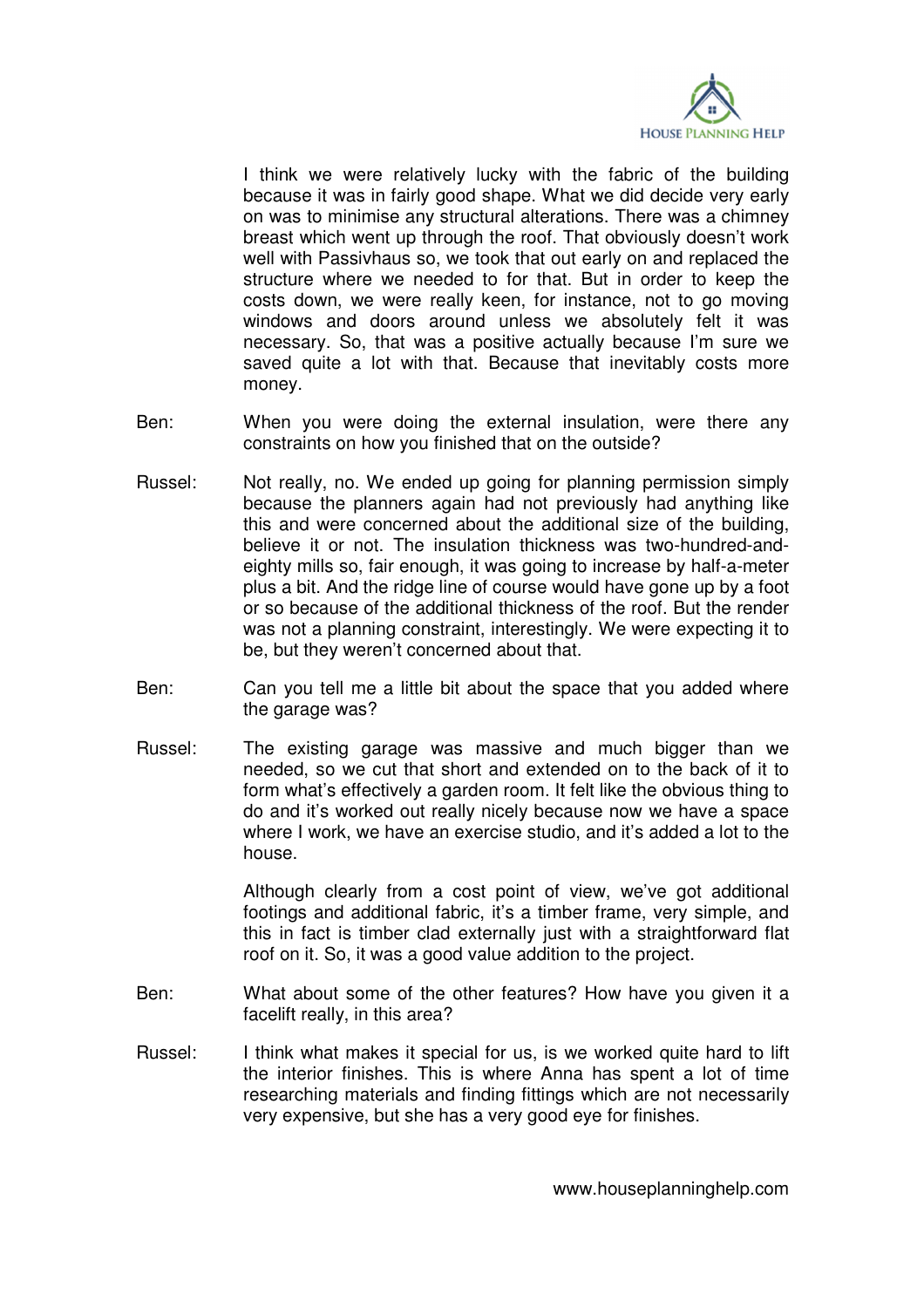

 For instance, we put down a parquet floor from Industrial Wood Flooring which extends right across the ground floor apart from the studio which is screeded. And upstairs as well, we have a slightly different colour oak parquet which goes in every room. You have continuity between the spaces which just helps the room to flow.

 Together with upstairs, because we rebuilt all the partitions, we had full height doors. And that makes a huge difference because again, you see the ceiling, you see the plasterboard ceiling upstairs. You get continuity between the spaces. And that together with the floor really gives it a lift. I think that for me has made a big contribution to the joy really, particularly of the space upstairs.

Ben: We'll definitely add some images into the show notes so that people listening to this can check it out and have a look.

What was the biggest challenge then on this project?

Russel: I think one of the biggest challenges was actually making the connection between the fabric of the existing box, if you like. It's a very straightforward, ordinary house to be honest. Where the extension and the garage connect on to that, getting the detail of that to work minimising thermal bridges was one of the biggest challenges.

> We didn't quite hit our target for airtightness. We got to just over one-point-one, I think, which was immensely frustrating but I'm fairly certain there were shortcomings in some of the workmanship around that connection between the existing building and in particular the new build. I think things are never perfect. You get them as good as you can, and you get to the point where you've just got to hope for the best. Unfortunately, the best wasn't quite good enough to get the certificate we were hoping for.

- Ben: Were you able to check that out as you went along? At what stage did you realise that you were going to have to settle for one-pointone?
- Russel: We did three air tests, and I think the penultimate one we were in the process of forming the connection between existing and new and we realised at that time that it was looking as if it was going to be a struggle.

 Then when we did the final air test, it obviously wasn't good enough. But by that time, we'd really gone past the point of being able to remedy where I think the problem was.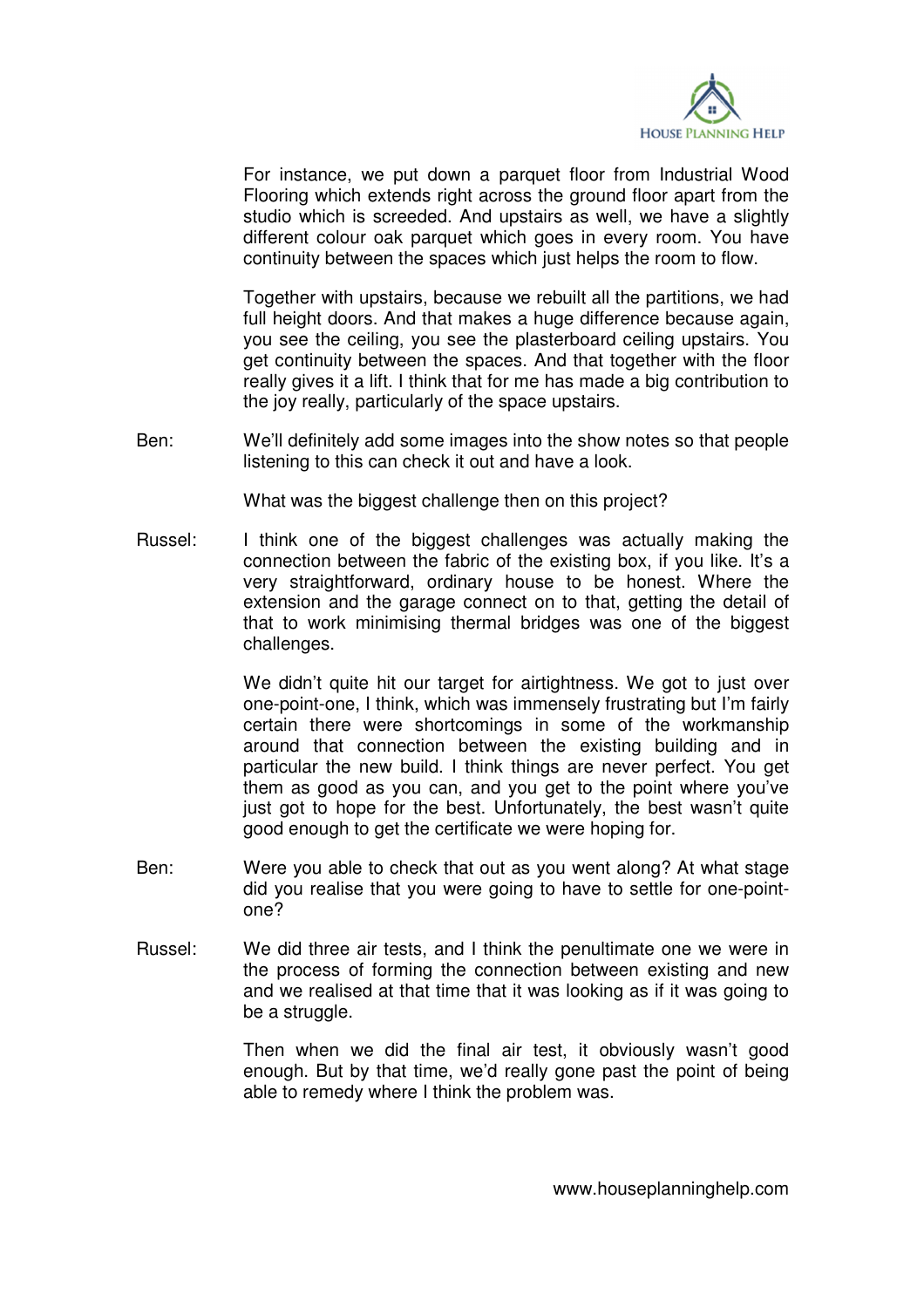

- Ben: Explain what you might be doing on a typical day project managing this, coming in, doing your materials. Was there a bit of a rhythm that got going?
- Russel: I think there was. I'd start off doing some sketching. The builder, being a jobbing builder of course, was rubbish at reading drawings, never looked at them, didn't see the point in them. But he did engage with 3D hand-drawn doodles. And suddenly he got it.

 So, I would typically start sketching and then looking to see what was coming up because inevitably you need to anticipate workflows and look a few days ahead to see what he was going to need. So, I then spent a bit of time probably working at my desk and then there'd be a delivery of some sort coming in. I'd go across and sort that out, see what the builder was up to, make sure he was fine.

 Just backwards and forwards, to be honest. Every day was different, that's for sure.

- Ben: What did you learn from the project?
- Russel: I learnt that you need to be quite patient with people. We got to the point with the builder where I think he'd really done as much as he wanted to do. So, we were having to tread rather carefully with him because we really wanted him to finish so that we could move in.

 One of the things we learnt is that with the right approach, you can get people to do a lot and find your way.

 I guess the other thing was just from a personal knowledge point of view, a much better understanding – having been on the tools, as it were, particularly with the Passivhaus taping – of actually just what works and what doesn't work. I think that's especially valuable if you're typically a designer and not a builder because that invariably feeds back into what you then draw and detail. And I think what's been brilliant about the Passivhaus Designer Course is that I've realised that for the last thirty-odd years I've been detailing and designing buildings not terribly well without a proper understanding of moisture and how buildings work, thermal bridges and things like that.

- Ben: I was going to ask, as a professional because obviously, this is a massive issue in the industry  $-$  but there would be no way of you going back to how you were, once you've seen the light. Would that be fair?
- Russel: Absolutely true, yes. It is that. You do see the light. I'm now working on kitchen extensions and house retrofits and I simply can't not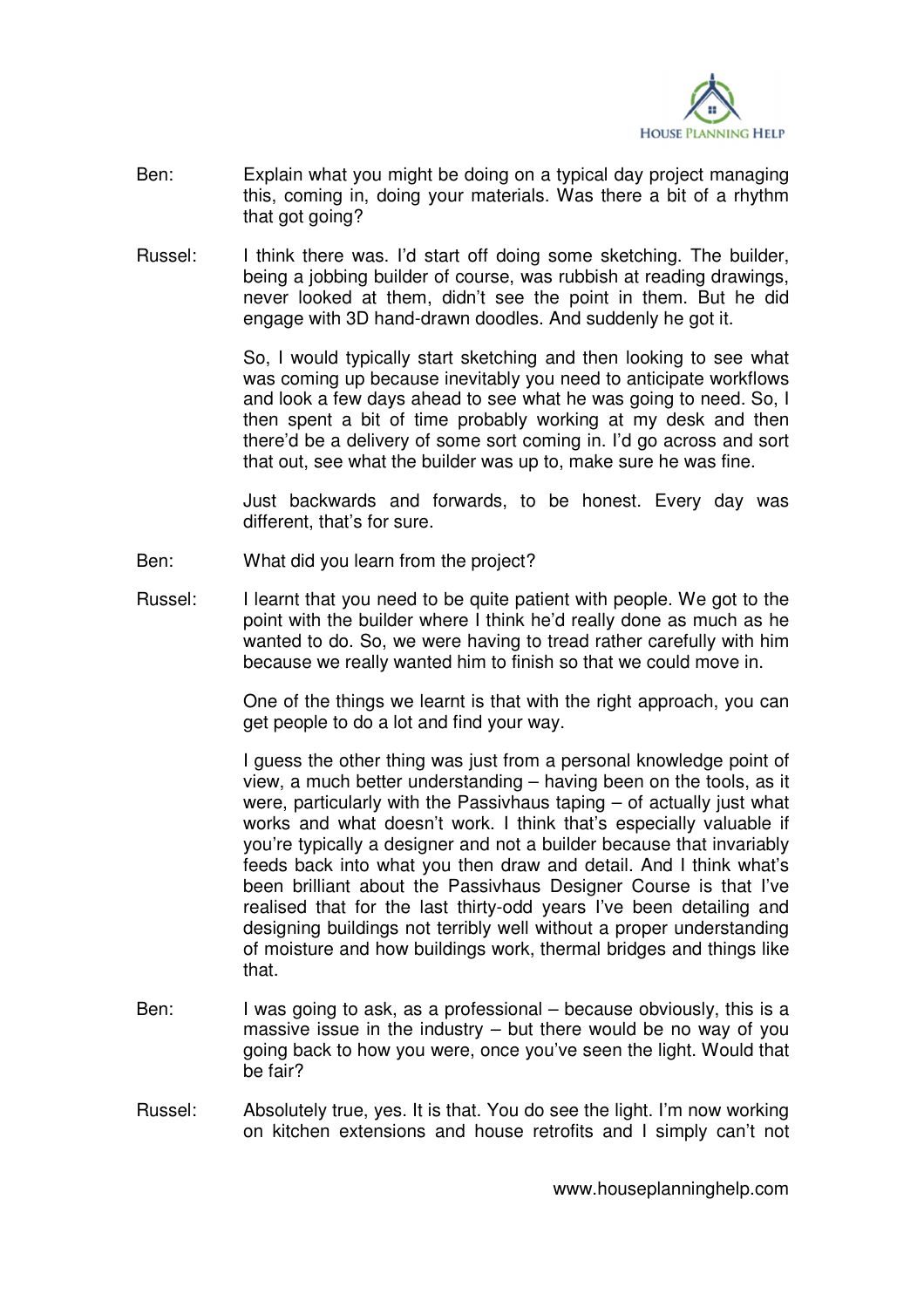

detail it in a way that is, if not full Passivhaus, at least adopting the principles of Passivhaus. Because the science just makes so much sense. There's absolutely no going back.

- Ben: How do we bring everyone else with us? There are more and more Passivhaus buildings being built – and in a second, I want to ask you about your new one and the contrast there – but how can we help them to see what we can see?
- Russel: I think it's just chipping away at it. There is clearly a growing movement. Education is obviously key, and I believe there's now more input at university level to ensure that students at least have a basis of the understanding of, if you like, the foundation of Passivhaus. I think that's a really good start. The more that can be encouraged, the better.
- Ben: So, the new Passivhaus, how is all that?
- Russel: It's very exciting.

 Funnily enough, again we went to sealed bids on a bungalow in the Lake District and won that. We weren't sure what we could do with the bungalow. It's not in great shape. It's again a 1960s build, concrete panel, and I think very quickly once we started looking at it, we realised that it actually wasn't worth saving. The view is just too good, and the building is just not good enough.

 So, we've taken the decision to replace the bungalow with a newbuild and that's going to be a timber frame, going for Passivhaus, and if we can make it Passivhaus Plus – we're at planning stage now; it is a World Heritage Site and one can never be sure what's going to emerge from their deliberations, but we're keeping our fingers crossed anyway.

- Ben: Quite a lot of what you've said today has drawn on your professional experience. What about if you're a homeowner who knows they want to retrofit either their existing property or they're moving and know that some work needs to be done? How would you suggest they go about it?
- Russel: The budget is obviously key, as anybody will tell you. The projects that I'm doing at the moment, very often clients want to upgrade their house to a better standard, and it is extremely challenging to know just how far you can go within a budget.

 If they are able to say they want to meet a particular standard, then somehow it becomes a bit more black and white. If they don't, then you do need to look at quite a lot of options. From their point of